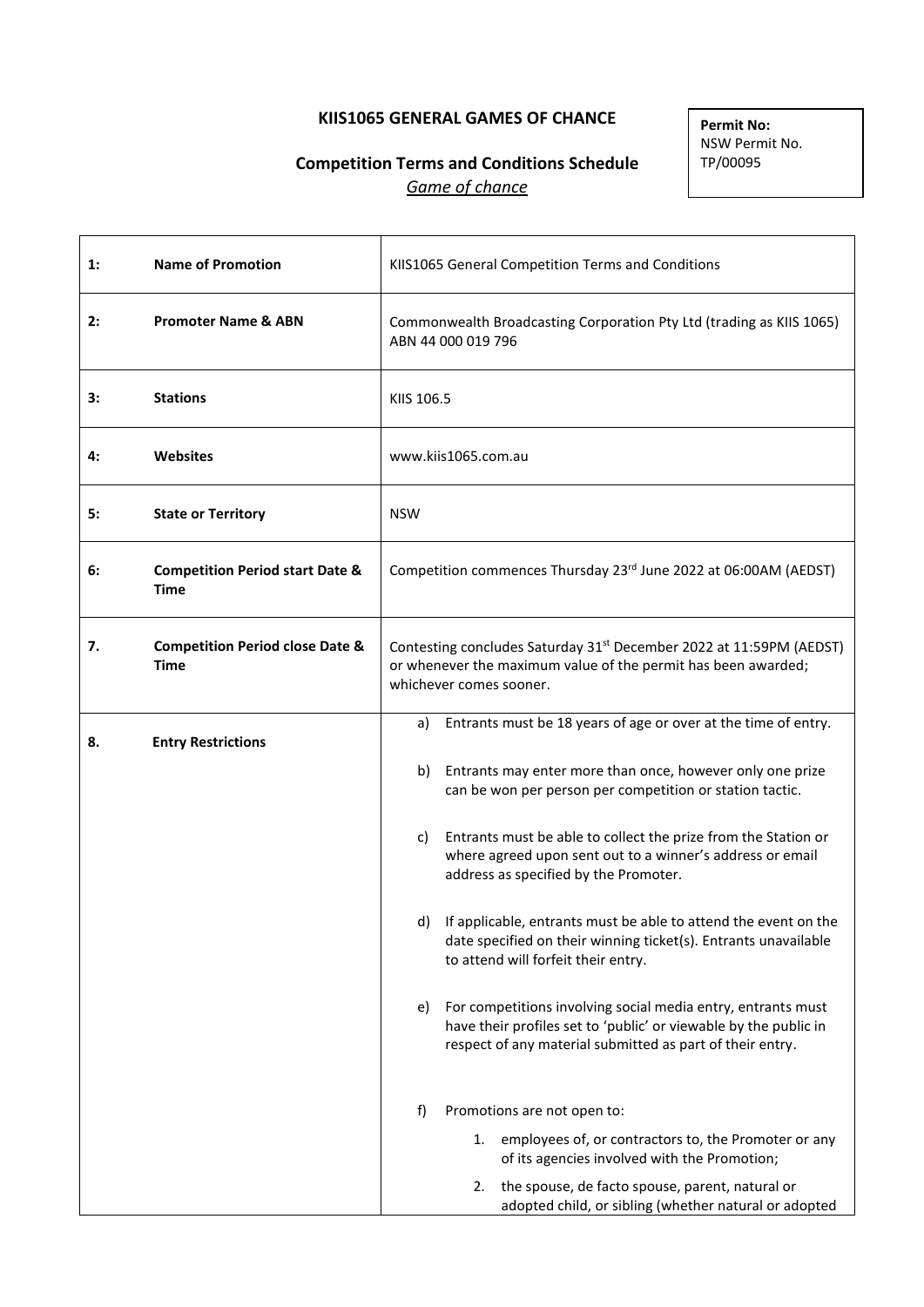|                    | by a parent) of such employees and contractors<br>(whether or not they live in the same household);                                                                                                                                                                                                                                                                                                                                            |
|--------------------|------------------------------------------------------------------------------------------------------------------------------------------------------------------------------------------------------------------------------------------------------------------------------------------------------------------------------------------------------------------------------------------------------------------------------------------------|
|                    | any person who is discovered to have used or<br>3.<br>attempted to use any more than one name in order to<br>qualify to win any Promotion run by the Promoter<br>except in the case of a legal change of name;                                                                                                                                                                                                                                 |
|                    | any person where that person or anyone from the<br>4.<br>same family or household has won a prize or prizes<br>from the Promoter on the radio station or on any<br>station owned or controlled by the Australian Radio<br>Network valued either individually or collectively at<br>more than \$500 in the 30 days prior to the<br>commencement of the Promotion, or \$20,000 in the 6<br>months prior to the commencement of the<br>Promotion. |
|                    | Entrants who provide incorrect, misleading or fraudulent<br>g)<br>information are ineligible in the promotion and all entries of an<br>entrant who is deemed by the Promoter to have provided<br>incorrect or misleading information may, at the discretion of<br>the Promoter be deemed invalid.                                                                                                                                              |
|                    | Entrants must not have any prior criminal convictions, AVOs or<br>h)<br>Police records and the Promoter reserves the right to<br>terminate their involvement with the Entrant if this if found to<br>be in breach at any time throughout the contesting period.                                                                                                                                                                                |
| 9.<br>How to enter | Phone entry:                                                                                                                                                                                                                                                                                                                                                                                                                                   |
|                    | At various times during the Competition Period:                                                                                                                                                                                                                                                                                                                                                                                                |
|                    | (a) listeners will be invited to call 13 1065 during a specified time<br>period;                                                                                                                                                                                                                                                                                                                                                               |
|                    | (b) entrants who successfully call 13 1065 and are selected by the<br>Promoter and meet any specified criteria (in its absolute discretion)<br>will receive a prize (major or minor as determined by the Promoter)<br>or enter the draw (as determined by the Promoter).                                                                                                                                                                       |
|                    | <b>Online entry:</b>                                                                                                                                                                                                                                                                                                                                                                                                                           |
|                    |                                                                                                                                                                                                                                                                                                                                                                                                                                                |
|                    | (a) Participants must visit their Station Website during the Competition<br>Period and fully complete the online entry form, including by<br>providing their name, address, contact number and email address<br>and any other required information. All valid entries received will<br>be placed into a random electronic prize draw.                                                                                                          |
|                    | (b) As specified in the competition's individual terms and conditions,<br>the Promoter will select a specified number of entries and those<br>entrants will be deemed a winner and receive a prize.                                                                                                                                                                                                                                            |
|                    | <b>Social Media entry:</b>                                                                                                                                                                                                                                                                                                                                                                                                                     |
|                    | During the Competition Period:                                                                                                                                                                                                                                                                                                                                                                                                                 |
|                    | (a) Listeners will be invited to via Station on-air commercials to visit                                                                                                                                                                                                                                                                                                                                                                       |
|                    | the station Facebook/ Twitter/ Instagram enter via a comment,<br>caption, photo entry, hash tag or any other means stipulated by the<br>Promoter.                                                                                                                                                                                                                                                                                              |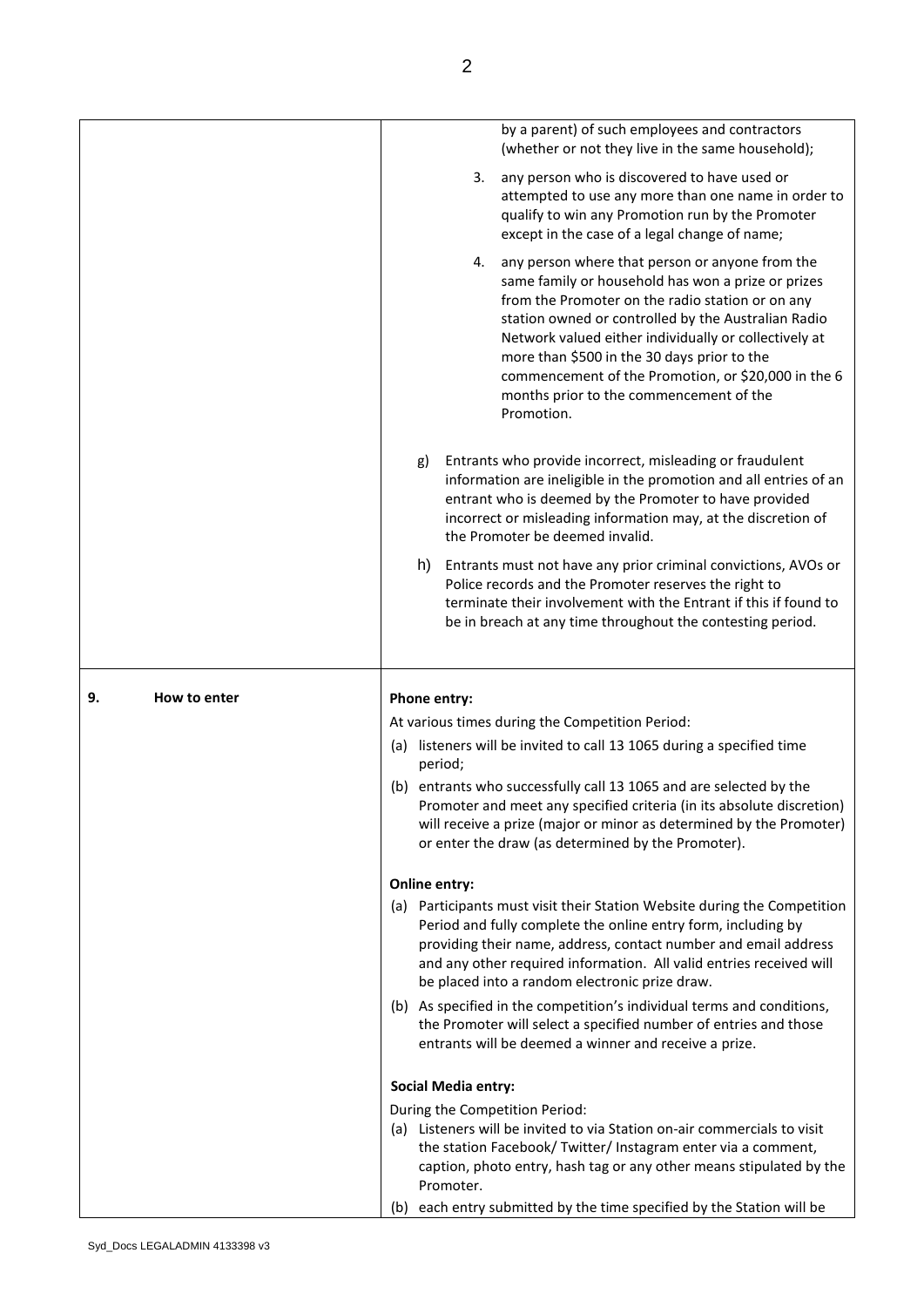| placed into a random prize draw.<br>(c) As specified in the competition's individual terms and conditions,<br>the Promoter will select a specified number of entries and those<br>entrants will be deemed a winner and receive a prize. |  |
|-----------------------------------------------------------------------------------------------------------------------------------------------------------------------------------------------------------------------------------------|--|
|                                                                                                                                                                                                                                         |  |
|                                                                                                                                                                                                                                         |  |
|                                                                                                                                                                                                                                         |  |
|                                                                                                                                                                                                                                         |  |
|                                                                                                                                                                                                                                         |  |
| On Site entry:                                                                                                                                                                                                                          |  |
|                                                                                                                                                                                                                                         |  |
| The KIIS Thunderbirds or street team will appear at various locations                                                                                                                                                                   |  |
| across Sydney. Locations and prizes will vary with each live-to-air cross                                                                                                                                                               |  |
| or contesting segment.                                                                                                                                                                                                                  |  |
|                                                                                                                                                                                                                                         |  |
| The prizes will vary in value across the period and consist or minor and                                                                                                                                                                |  |
| major prizes.                                                                                                                                                                                                                           |  |
|                                                                                                                                                                                                                                         |  |
|                                                                                                                                                                                                                                         |  |
| <b>Limitation on entries</b><br>10.<br>Entrants may enter as many times as they like.                                                                                                                                                   |  |
|                                                                                                                                                                                                                                         |  |
|                                                                                                                                                                                                                                         |  |
| However, once the prize threshold of \$500 or more is won (through                                                                                                                                                                      |  |
| singular or multiple prizes), a 30 day stand down period will come into                                                                                                                                                                 |  |
| place.                                                                                                                                                                                                                                  |  |
|                                                                                                                                                                                                                                         |  |
| Any person where that person or anyone from the same family or                                                                                                                                                                          |  |
| household has won a prize or prizes from the Promoter on the radio                                                                                                                                                                      |  |
| station (or on any station owned or controlled by the Australian Radio                                                                                                                                                                  |  |
| Network) valued either individually, or collectively at more than \$500 in                                                                                                                                                              |  |
| the 30 days prior to the commencement of the Promotion, or \$20,000                                                                                                                                                                     |  |
| in the 6 months prior to the commencement of the Promotion.                                                                                                                                                                             |  |
|                                                                                                                                                                                                                                         |  |
|                                                                                                                                                                                                                                         |  |
|                                                                                                                                                                                                                                         |  |
| <b>Challenge Details</b><br>N/A<br>11.                                                                                                                                                                                                  |  |
|                                                                                                                                                                                                                                         |  |
|                                                                                                                                                                                                                                         |  |
| <b>Draw Details</b><br>Entering through any of the 'How to enter' approved entry methods,<br>12.                                                                                                                                        |  |
| the winner(s) will be awarded through any of the following:                                                                                                                                                                             |  |
| Nominated caller                                                                                                                                                                                                                        |  |
| Spinning wheel                                                                                                                                                                                                                          |  |
| Instant win                                                                                                                                                                                                                             |  |
| Computer-generated selection                                                                                                                                                                                                            |  |
| Single draw for one prize                                                                                                                                                                                                               |  |
|                                                                                                                                                                                                                                         |  |
| Single draw for all prizes                                                                                                                                                                                                              |  |
| Minor prize draws prior to major prize                                                                                                                                                                                                  |  |
| Minor prize's draws only                                                                                                                                                                                                                |  |
|                                                                                                                                                                                                                                         |  |
| All decisions are made at the discretion of the Promoter. The                                                                                                                                                                           |  |
| Promoter's decision is final, and no further correspondence will be                                                                                                                                                                     |  |
| entered into.                                                                                                                                                                                                                           |  |
|                                                                                                                                                                                                                                         |  |
| All draws will take place at KIIS 1065 - 3 Byfield Street, North Ryde NSW                                                                                                                                                               |  |
| 2113.                                                                                                                                                                                                                                   |  |
|                                                                                                                                                                                                                                         |  |
|                                                                                                                                                                                                                                         |  |
| <b>Prize Details</b><br>There will be a maximum of 200 prizes given away per month.<br>13:                                                                                                                                              |  |
|                                                                                                                                                                                                                                         |  |
| Prizing will vary for each competition (examples include CDs, restaurant                                                                                                                                                                |  |
| vouchers, DVDs, prizing vouchers and private station event<br>experiences.)                                                                                                                                                             |  |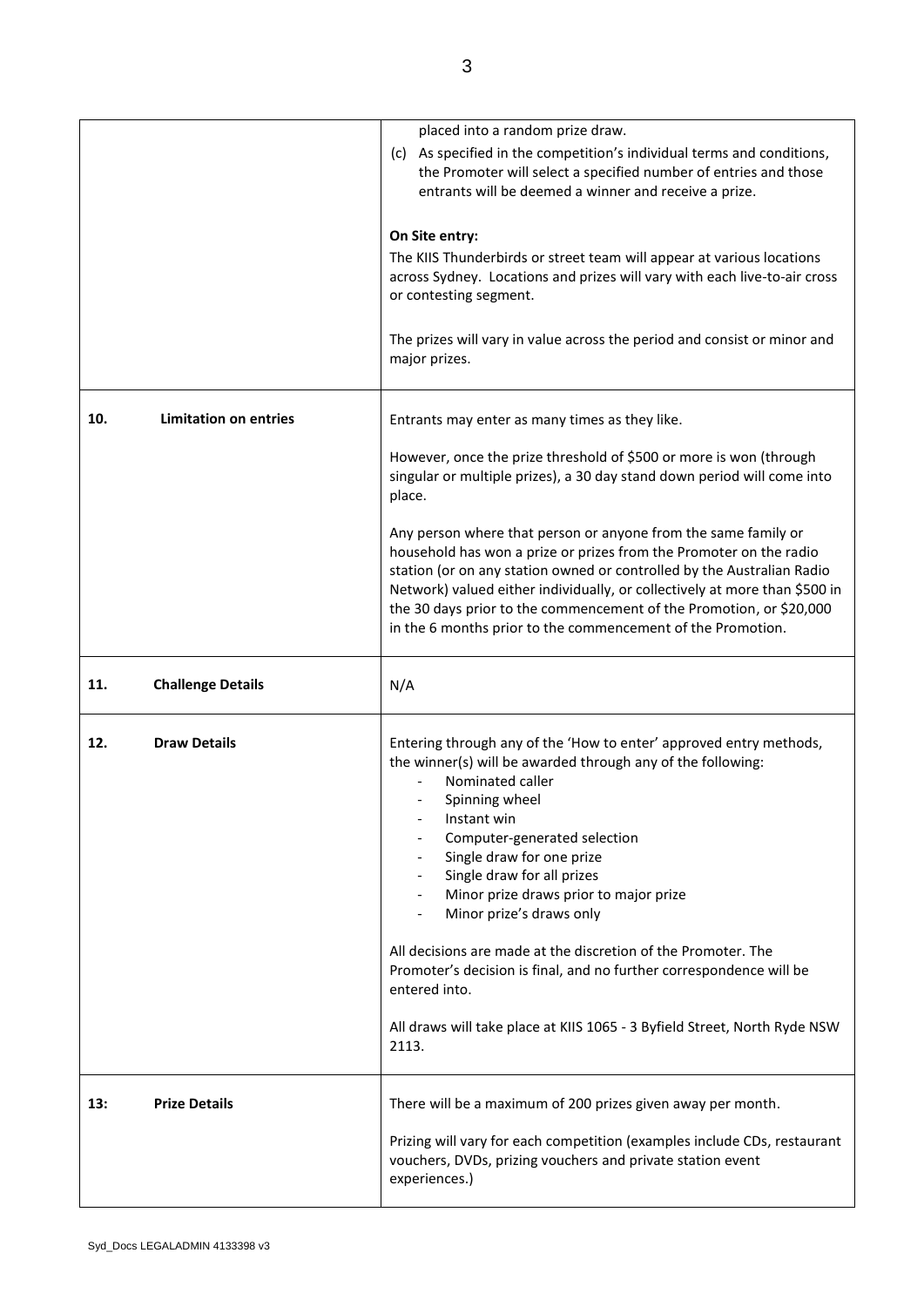|     |                                                            | The range of prizes tickets given away through the KIIS Thunderbirds<br>including, but not limited to:                                                                                                                                                                                                                                                                                              |
|-----|------------------------------------------------------------|-----------------------------------------------------------------------------------------------------------------------------------------------------------------------------------------------------------------------------------------------------------------------------------------------------------------------------------------------------------------------------------------------------|
|     |                                                            | Sampling and full-sized products (I.E health and beauty items)<br>Various concert tickets<br>Movie passes                                                                                                                                                                                                                                                                                           |
|     |                                                            | Vouchers of varying denomination                                                                                                                                                                                                                                                                                                                                                                    |
| 14: | <b>Total Prize Value</b>                                   | The prize values will alternate across the full campaign period, with a<br>minimum value of \$10, and a maximum prize value of \$1,000 (inc. GST)<br>per prize.                                                                                                                                                                                                                                     |
|     |                                                            | The prize pool value will not exceed \$100,000.                                                                                                                                                                                                                                                                                                                                                     |
| 15: | <b>Winner Notification</b>                                 | Winners will be notified:<br>via mail                                                                                                                                                                                                                                                                                                                                                               |
|     |                                                            | via email                                                                                                                                                                                                                                                                                                                                                                                           |
|     |                                                            | via telephone                                                                                                                                                                                                                                                                                                                                                                                       |
|     |                                                            | in person                                                                                                                                                                                                                                                                                                                                                                                           |
|     |                                                            | on air at the time of winning                                                                                                                                                                                                                                                                                                                                                                       |
|     |                                                            | on the Station Website                                                                                                                                                                                                                                                                                                                                                                              |
| 16. | <b>Publication Details</b>                                 | Winners of prizes valued at over \$500 (inc. GST) will be published on the<br>KIIS 1065 Website 'WIN' Page.                                                                                                                                                                                                                                                                                         |
| 17: | <b>Prize Claim and Delivery</b>                            | Unless otherwise specified the Promoter, prize/s must be claimed<br>within 3 months of their win date.                                                                                                                                                                                                                                                                                              |
|     |                                                            | Unless otherwise specified by the Promoter, prize/s will be delivered to<br>the winner's residential address via mail, email OR prize/s will be<br>available for collection by the winner from the Station (or by the<br>winner's parent/guardian if the winner is under 18 years of age).                                                                                                          |
|     |                                                            | The Station will contact the winner when their prize is ready for<br>collection.                                                                                                                                                                                                                                                                                                                    |
|     |                                                            | Prizes can be won on site with the KIIS Thunderbirds and are available<br>immediately.                                                                                                                                                                                                                                                                                                              |
|     |                                                            | Where the prize is cash<br>The prize will be transferred to the winner's nominated bank account<br>via electronic funds transfer (or to the nominated bank account of the<br>winner's parent/guardian if the winner is under 18 years of age) OR The<br>prize will be awarded to the winner (or to the winner's parent/guardian<br>if the winner is under 18 years of age) in the form of a cheque. |
| 18. | <b>Prize Claim Date and Time</b><br>& Unclaimed Prize Draw | Unless otherwise specified by The Promoter prize/s must be claimed<br>within 3 months from the date of the contest and win.                                                                                                                                                                                                                                                                         |
|     |                                                            | If the winner does not claim their prize within a three-month period,<br>they will forfeit their prize. ARN/KIIS 1065 will not be liable if the                                                                                                                                                                                                                                                     |
|     |                                                            | concert date has passed prior to the winner claiming their concert<br>tickets.                                                                                                                                                                                                                                                                                                                      |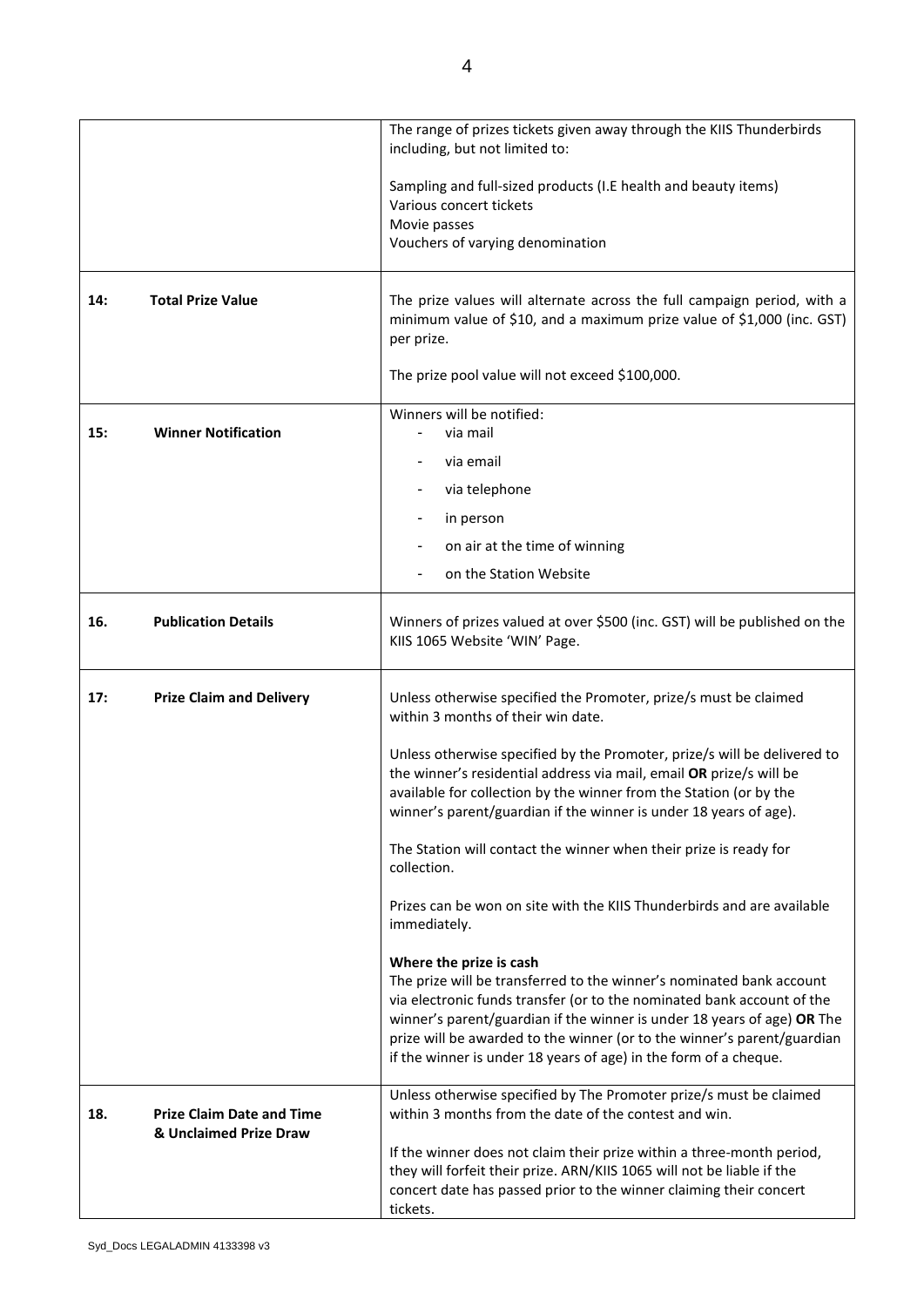|     |                           | There will be no unclaimed prize draw.                                                                                                                                                                                                                                                                                                                                                                                                                                                                                                 |
|-----|---------------------------|----------------------------------------------------------------------------------------------------------------------------------------------------------------------------------------------------------------------------------------------------------------------------------------------------------------------------------------------------------------------------------------------------------------------------------------------------------------------------------------------------------------------------------------|
| 17. | <b>Special conditions</b> | General<br>The Promoter's decision is final and no correspondence will be entered<br>into regarding the award of any prize or the pronouncement of a winner<br>or winners (as applicable).                                                                                                                                                                                                                                                                                                                                             |
|     |                           | Prizes awarded are subject to availability and are at the complete<br>discretion of the Promoter. Prizes are subject to COVID restrictions and<br>travel restrictions. Compliance with any public health requirements is<br>the responsibility of the winner (and their companions). The Promoter<br>makes no representation as to the conditions at the location and is not<br>responsible if the prize is unable to be fulfilled due to COVID restrictions<br>or any other external circumstances outside of the Promoter's control. |
|     |                           | Should any elements of a prize be changed, moved, cancelled or not<br>available for any unforeseen reason, the Promoter takes no<br>responsibility and the Prize Winners will not be compensated.                                                                                                                                                                                                                                                                                                                                      |
|     |                           | Prior to acceptance of any prize, the Promoter may require the winner<br>to sign documents including a prize acceptance form, consent to<br>broadcast (such as an image or footage release), liability or publicity<br>waiver or indemnity form. Any winner that fails to sign any required<br>documentation as requested by the Promoter may be disqualified from<br>the promotion.                                                                                                                                                   |
|     |                           | It may also be a condition of being a prize winner that winners be<br>available for on-air interviews and/or in-studio and/or on location<br>interviews, photos or videos as part of redeeming a prize.                                                                                                                                                                                                                                                                                                                                |
|     |                           | Should there be any technical malfunctions for any reason, the<br>Promoter has the option to extend the time period for giveaways<br>and/or change the specified day. The Promoter will then stipulate on air<br>the new end time of the competition. Where applicable, contestants<br>may at the absolute discretion of the Promoter be awarded the prize off<br>air.                                                                                                                                                                 |
|     |                           | Should the contesting segment not be able to run live, the Promoter will<br>pre-record a segment with random callers from another contest set for<br>this promotion which will run on the pre-recorded show day. Any caller<br>who is chosen to participate in a pre-recorded segment will be made<br>aware at the time of calling. Anyone who takes part in a pre-recorded<br>segment will have their minor or major prizes awarded in accordance<br>with a 'live' segment win.                                                       |
|     |                           | Prizes awarded are subject to availability and are at the complete<br>discretion of the Promoter.                                                                                                                                                                                                                                                                                                                                                                                                                                      |
|     |                           | <b>Information collected</b><br>The Entrant acknowledges and agrees that their personal information<br>will be collected for the purpose of administering the competition and<br>arranging for the prize to be provided to the winning Entrants, and<br>otherwise in accordance with the Promoter's privacy statement at<br>http://www.arn.com.au/about-us/privacy-policy/.                                                                                                                                                            |
|     |                           | Events (if applicable)                                                                                                                                                                                                                                                                                                                                                                                                                                                                                                                 |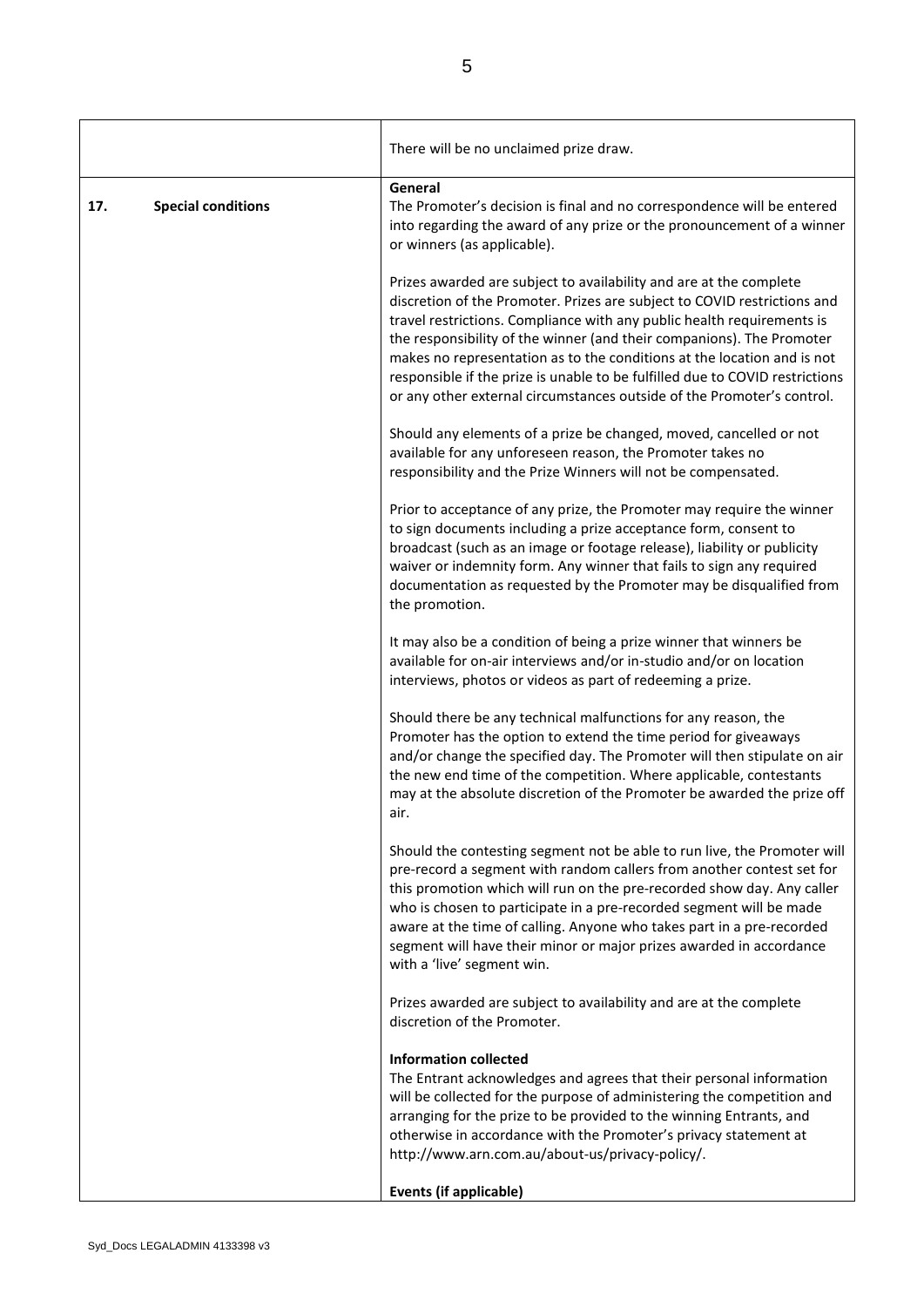| Entrants must be able to attend events on their specified dates,<br>$\bullet$<br>at the specified venue. Entrants unavailable to attend will<br>forfeit their entry.                                                                                                                                                                                                                                                                                                                                                                                                                                                                                               |
|--------------------------------------------------------------------------------------------------------------------------------------------------------------------------------------------------------------------------------------------------------------------------------------------------------------------------------------------------------------------------------------------------------------------------------------------------------------------------------------------------------------------------------------------------------------------------------------------------------------------------------------------------------------------|
| Once a winner has been allocated tickets to an event, they are<br>$\bullet$<br>ineligible to win any additional tickets to the same event.                                                                                                                                                                                                                                                                                                                                                                                                                                                                                                                         |
| Photos/Videos and other material submitted as part of entry<br>By entering this competition, Entrants agree that:<br>All photos, videos or other material submitted as part of their<br>entry and owned by them;<br>Materials do not contain images or copyright materials of<br>٠<br>anyone else unless they have the express consent of that<br>person(s);<br>Materials do not contain anything which is (as determined by<br>$\bullet$<br>the Promoter in its discretion) obscene, defamatory, or<br>otherwise inappropriate.<br>For the avoidance of doubt, the Promoter reserves the right to<br>invalidate any entry which does not meet the criteria above. |
| Consent to broadcast participation in contest<br>By entering this competition, Entrants grant to the Promoter a<br>perpetual, non-exclusive, royalty free licence to use the materials<br>and/or their name, image, voice, likeness, biographic information or any<br>other material that identifies them, including any photographic, visual<br>or sound recordings of the same (collectively, Recordings), for the<br>purposes of conducting the competition and for marketing and<br>promotional purposes.                                                                                                                                                      |
| By entering this Promotion you agree that ARN can contact you for<br>future promotions, including but not limited to, using your details and<br>broadcasting them on air and/or online.                                                                                                                                                                                                                                                                                                                                                                                                                                                                            |
| <b>Contesting dates</b><br>Contesting dates for prize giveaways is at the absolute discretion of the<br>Promoter. Should for any reason the contesting dates need to change<br>(for example, due to talent being unavailable, technical difficulties with<br>the phones or other equipment, and/or any changes to prize<br>availability) the Promoter will communicate the date change on air,<br>online and/or on social. The Promoter also has the option to extend the<br>existing contesting day should it be required for any reason.                                                                                                                         |
| Promoter's right to request further information<br>The Promoter, in its sole and absolute discretion, may request for more<br>information with respect to an entry. Contact by the Promoter or the<br>Station does not mean that the entry is deemed the winner.                                                                                                                                                                                                                                                                                                                                                                                                   |
| Promoter's right to exclude any entrant<br>The Promoter reserves the right to exclude any entrant in its absolute<br>discretion, including should it deem an entrant to be unsuitable for<br>participation in the promotion.                                                                                                                                                                                                                                                                                                                                                                                                                                       |
| <b>Promoter's liability</b><br>Should any elements of the prize be changed, moved, cancelled or not<br>available for any unforeseen reason, the Promoter takes no<br>responsibility and the Prize Winners will not be compensated.                                                                                                                                                                                                                                                                                                                                                                                                                                 |
| Contestants indemnify ARN against any claim, action, proceeding, loss                                                                                                                                                                                                                                                                                                                                                                                                                                                                                                                                                                                              |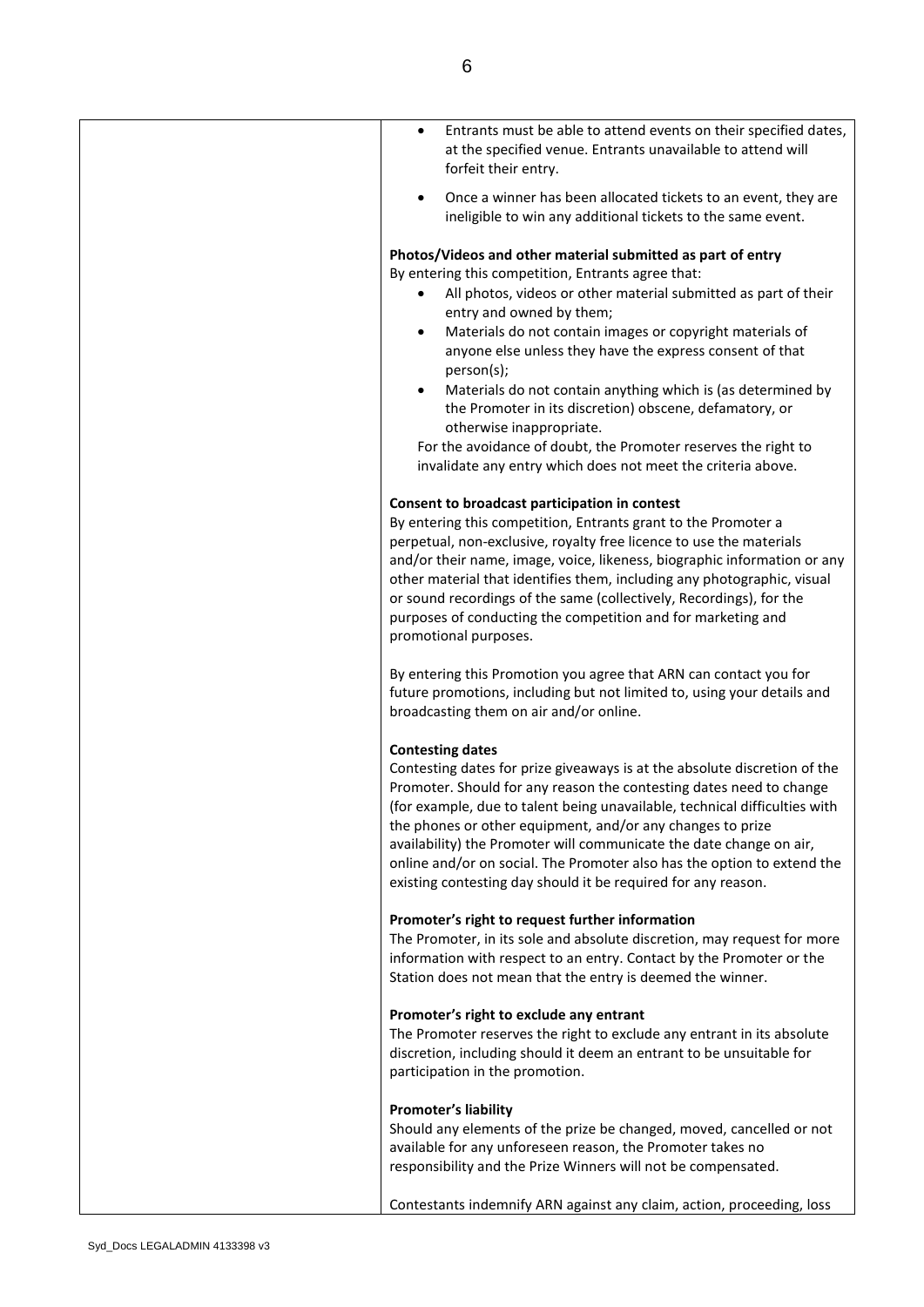| or expense arising out of any liability for claims by a third party, or any<br>claims they may have, caused by or in connection with their<br>participation in the Competition. The Promoter has no ongoing liability<br>to the entrant or their nominated person, for any reason whatsoever.                                                                                                                      |
|--------------------------------------------------------------------------------------------------------------------------------------------------------------------------------------------------------------------------------------------------------------------------------------------------------------------------------------------------------------------------------------------------------------------|
| The Promoter reserves the right to provide hints and clues prior to the<br>contesting segment. Clues may be given away, without limitation, via<br>television, social networking sites and/or on the radio, at the absolute<br>discretion of the Promoter. Clues and hints may be also provided to the<br>contestant during the quiz. Clues and hints will be given at the complete<br>discretion of the Promoter. |

**The Australian Radio Network General Terms and Conditions as published on the Station Website and available from the Stations reception on request subject to such variations may be provided for in this Schedule.**

# **AUSTRALIAN RADIO NETWORK**

# **General Terms and Conditions for Promotions & Competitions**

The following document covers all promotions and competitions run by this radio station both On-Air & Online. There are sometimes additional Terms and Conditions applicable to certain competitions, these competition specific Terms can be found in the link under the relevant competition section contained on this site.

#### 1. **THIS DOCUMENT:**

- 1.1 The following General Terms & Conditions apply to all competitions, giveaways and promotions ("**Promotion/s**") run by this ("**Radio Station**").
- 1.2 In the event that a Competition Terms and Condition Schedule ("**Schedule**") has been published in respect of a Promotion then these General Terms and Conditions are subject to all terms and variations as are specified in the Schedule for the purposes of that Promotion.
- 1.3 The "**Promoter**" is the operating entity of the Radio Station unless otherwise specified in a Schedule for the Promotion.
- 1.4 These General Terms and Conditions and the terms and conditions of any applicable Schedule are collectively referred to as the "**Terms and Conditions**".

# 2. **CONDITIONS OF ENTRY:**

2.1 By submitting an entry to a Promotion, the entrant acknowledges and agrees to be bound by the Terms and Conditions.

#### 3. **WHO MAY ENTER PROMOTIONS:**

3.1 Promotions are open to permanent residents in the State or Territory in which details of the Promotion are broadcast by the Radio Station unless otherwise specified in the Terms and Conditions.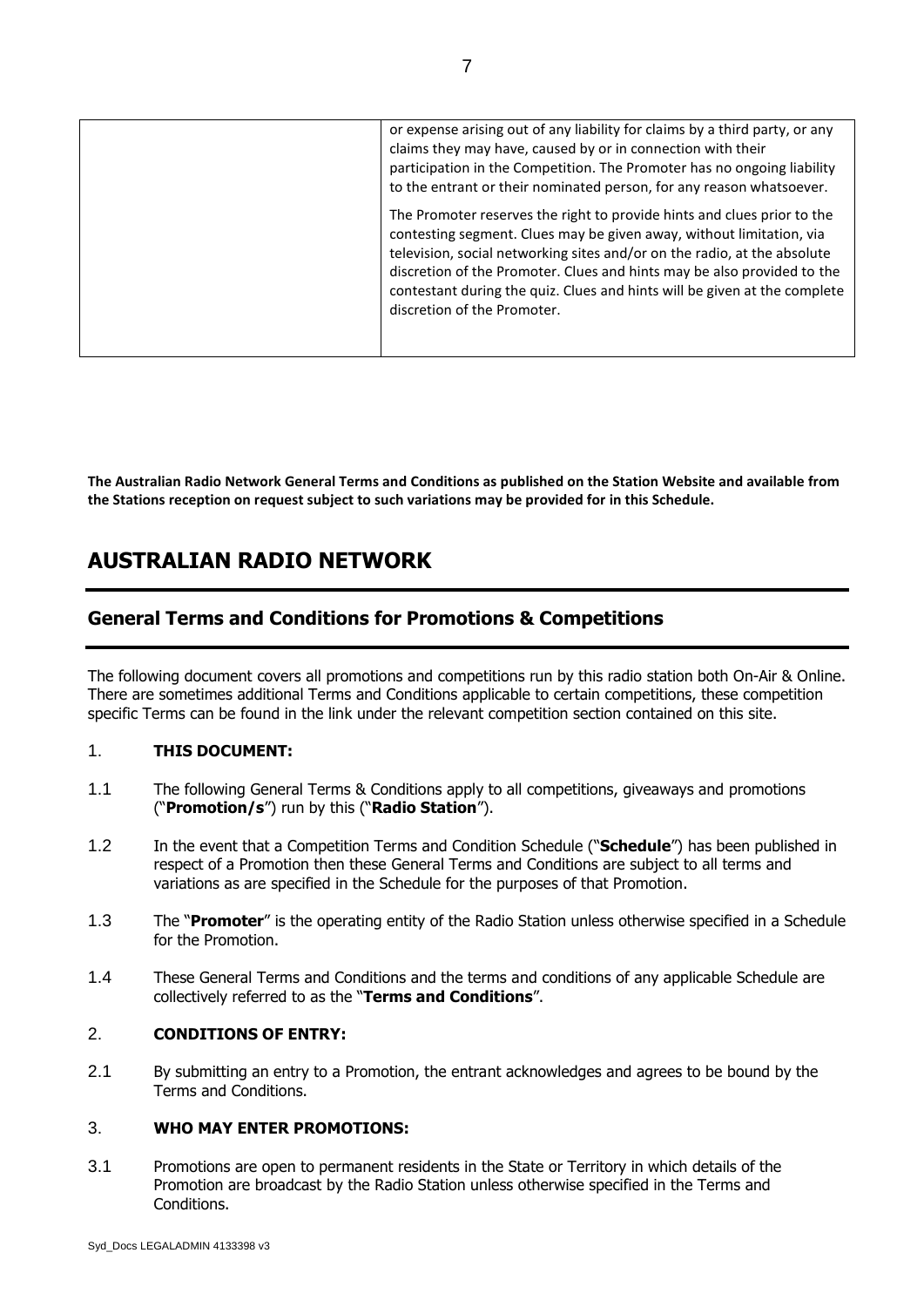- 3.2 Some Promotions will only be open to persons who are 18 years of age or older at the time of lodging their entry.
- 3.3 The Promoter may specify health, fitness or other requirements for entry if a Promotion requires any form of participation on the part of the entrant or other persons. Such requirements will be determined by the Promoter at its discretion with regard to the health and safety of all participants.
- 3.4 The Promoter may at its discretion withdraw or exclude any person from the Promotion or participation in any prize based on that person's health or medical history.
- 3.5 Unless otherwise stated in a Schedule for a Promotion, each entrant may only enter a Promotion once.
- 3.6 Entries can only be made in an individual's own name and in their own capacity and no entry can be made for or on behalf of any other person, venture or organisation.
- 3.7 Promotions are not open to:
	- (a) employees of, or contractors to, the Promoter or any of its agencies involved with the Promotion;
	- (b) the spouse, de facto spouse, parent, natural or adopted child, or sibling (whether natural or adopted by a parent) of such employees and contractors (whether or not they live in the same household);
	- (c) any person who is discovered to have used or attempted to use any more than one name in order to qualify to win any Promotion run by the Promoter except in the case of a legal change of name;
	- (d) any person where that person or anyone from the same family or household has won a prize or prizes from the Promoter on the radio station or on any station owned or controlled by the Australian Radio Network valued either individually or collectively at more than **\$500 in the 30 days** prior to the commencement of the Promotion, or **\$20,000 in the 6 months** prior to the commencement of the Promotion.
- 3.8 All contestants acknowledge and agree that the Promoter can rely on the Terms and Conditions and in particular, this Clause 3 even if the Promoter only learns of a person's ineligibility after the Promoter has or appears to have awarded the prize to the ineligible person. In those circumstances, the Promoter can require return of the prize or payment of its value to the Promoter.

#### 4. **ENTRY REQUIREMENTS:**

- 4.1 All entries must be lodged in accordance with the requirements of the Terms and Conditions for the specific Promotion.
- 4.2 The Promoter is entitled at its sole discretion to reject or disqualify any entry which it determines to be incomplete or ineligible or which in the sole opinion of the Promoter contains unlawful, defamatory, offensive or other material which if published or broadcast would place the business interests of the Promoter at risk or adversely effect the goodwill, name or reputation of the Promoter.
- 4.3 All entries in any form, whether written or delivered by email, telephone, SMS or otherwise are deemed received only upon actual receipt of a complete and eligible entry by the Promoter. In the case of online entries by way of website or other communication application, an entry will not be deemed received unless and until a complete and legible entry is received onto the Promoter database. The Promoter shall have no responsibility for the failure of any means of communication whether within the Promoter's control or otherwise.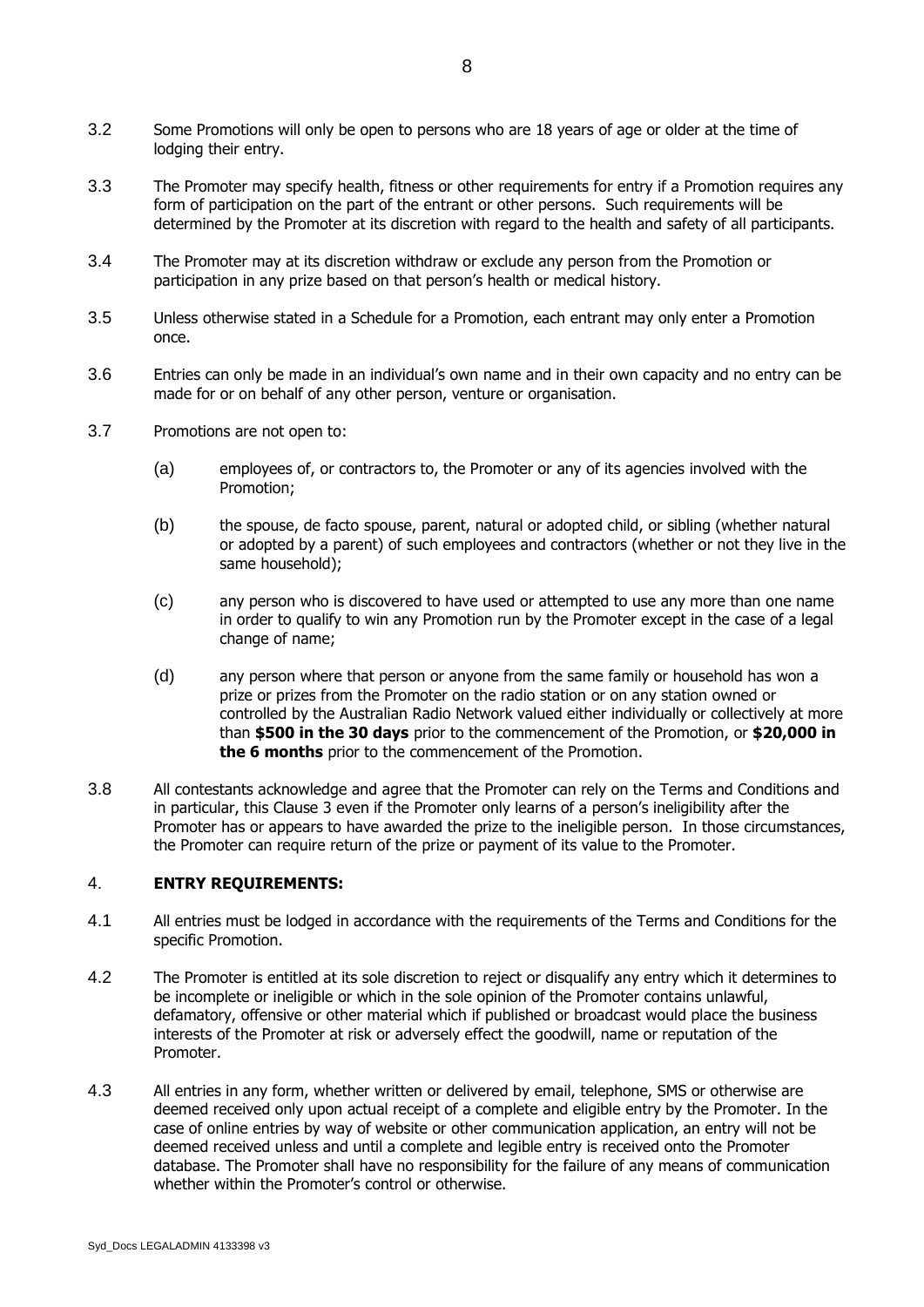4.4 Where entries are made by SMS, the maximum cost of each SMS is 55 cents (including GST). Participation will only be open to entries submitted from the Participant's own telephone and where such telephone allows caller ID, is SMS compatible and is connected via a service provider which allows the receipt of text and premier messaging.

#### 5. **PRIZES:**

- 5.1 All prizes will be awarded either:
	- (a) where a Schedule applies in respect of the Promotion, as provided for in that Schedule; or
	- (b) in other cases as is published by the Promoter in respect of the Promotion.
- 5.2 All prizes must be collected within 3 months of the date of notification of winners as provided for below. Subject to the regulatory requirements of the individual States or Territories, prizes not collected within 3 months will be forfeited and will be redistributed into the prize pool of the associated station and used for alternative contest giveaways. See clause 16 regarding Prize Claim and Delivery.
- 5.3 All prize items are valued based on recommended retail pricing inclusive of GST and the Promoter takes no responsibility for any variation in item values.
- 5.4 Any taxes which may be payable as a consequence of a winner receiving the prize are the sole responsibility of that winner.
- 5.5 Prizes are non-transferable and may not be redeemed for cash.
- 5.6 All "cash" prizes will be paid by cheque drawn payable to the winner only.
- 5.7 If the specified prize becomes unavailable due to general unforeseen circumstances, the Promoter may substitute a prize of like or equal value, subject to state regulations.
- 5.8 If the specified prize becomes unavailable due to acts of terrorism or acts of god (IE earthquake or other natural disaster). The Promoter and its associated promotional partners will not be liable for replacement of any prize.
- 5.9 If a prize comprises tickets or attendance at any function or event, the Promoter accepts no responsibility or liability in respect of the function or event. Should the function or event be cancelled, postponed or otherwise varied, including but not limited to by the substitution of the promoted performers, then the Promoter has no responsibility to provide alternate or substitute tickets or to provide any cash equivalent in substitute for the tickets. The winner will in all respects be bound by and comply with the terms and conditions applicable to such event or performance including but not limited to the requirements for responsible service of alcohol and the right of the Promoter, the organiser of such a function or event or their respective contractors or representatives the right to refuse the winner and/or any guests of the winner entry or service.
- 5.10 Where a prize includes backstage or other opportunities to meet performers or celebrities, all such opportunities are at the discretion of the relevant artist or celebrity and their management and the Promoter will not be responsible or liable in the event that such meet and greet opportunities do not take place and no replacement tickets, cash substitute or other compensation will be payable in any form by the Promoter in these circumstances.
- 5.11 If a prize includes attending an event where alcohol is served, then a winner and any accompanying guests must be 18 years of age or over and must carry with them at all times during such event valid photographic identification and must provide such proof of age for inspection on request.
- 5.12 If a prize comprises vouchers, then all vouchers will be subject to the terms and conditions of the provider of the vouchers and the expiry date specified by the provider of the voucher.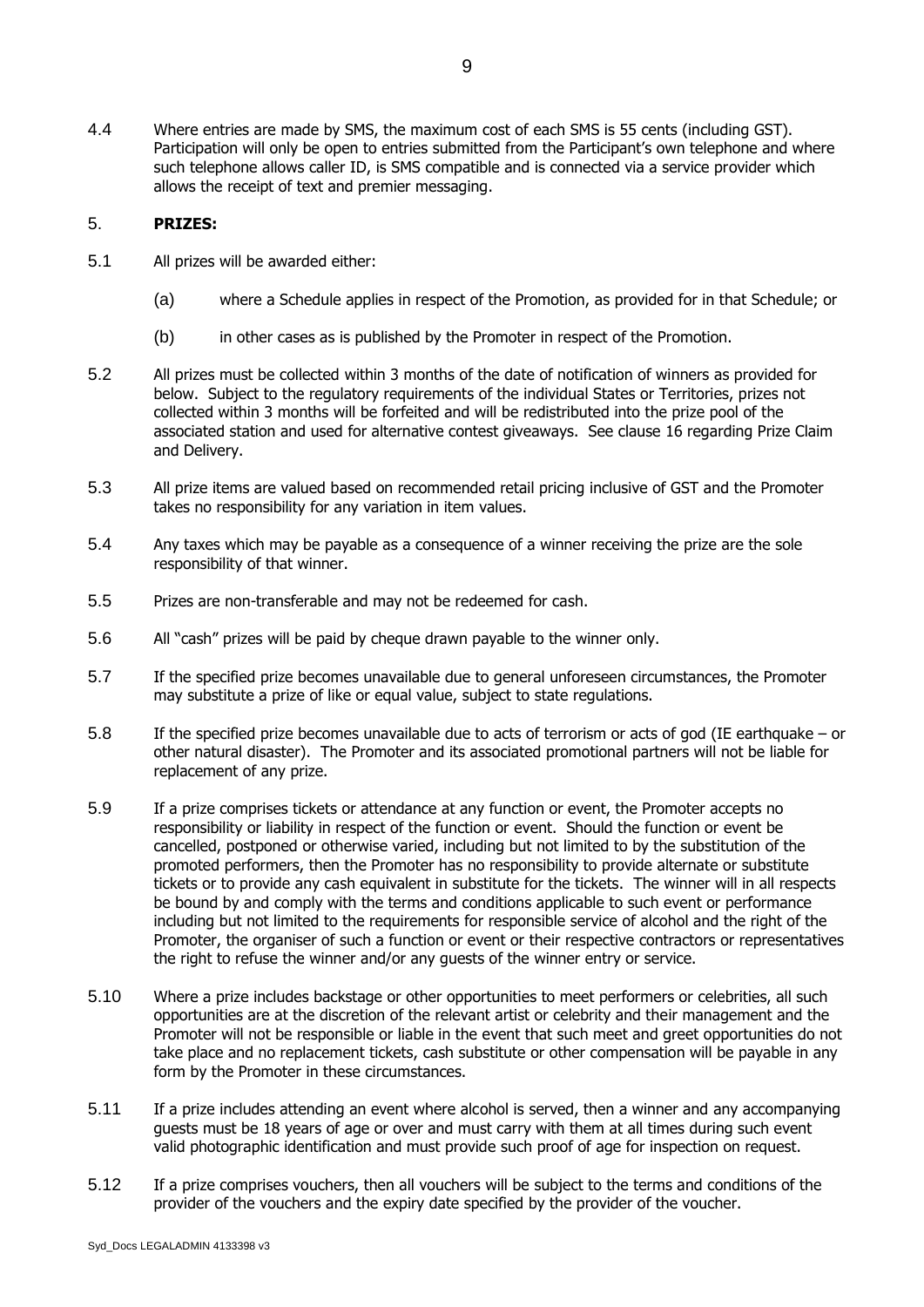- 5.13 Unless otherwise specified, the class of travel for a travel prize incorporating an airfare is economy class.
- 5.14 Any prize comprising accommodation will be for accommodation costs only and does not include additional charges (such as mini bar, in-room entertainment, dry cleaning, room service or other additional charges) unless additional room service or other related charges are expressly stated to be included in the Schedule for the Promotion.
- 5.15 All prizes awarded are for the benefit of the entrant only unless otherwise specified in a Schedule for the Promotion and are non-transferable. Prizes must be used within the applicable time frames and dates specified for the purposes of the Promotion and may be subject to availability and school holiday or peak season exclusions.
- 5.16 Where a prizes includes travel, it is the responsibility of the winner to take out appropriate travel and related insurance at their own cost.
- 5.17 If a prize includes overseas travel then unless otherwise specified in a Schedule for the Promotion, the prize will exclude applicable Government taxes and charges. It is the responsibility of the entrant to ensure they and any accompanying persons hold valid passports and comply with all legal and regulatory requirements for the travel component of any prize. All travel is at the entrant's own risk and the Promoter accepts no liability or responsibility whatsoever in respect of loss or injury caused during such travel. Failure for any reason to utilise a prize comprising travel within the specified dates will result in the forfeiture of the prize.
- 5.18 The Promoter may at its absolute discretion withdraw or exclude any person from the Promotion or participation in any prize if that person at any time behaves in a manner which in the opinion of the Promoter or the staff contractors or representatives of the operator of any event comprising a prize in a Promotion is inappropriate or offensive or is or could be considered antisocial, dangerous or threatening or which may cause injury to themselves or any other person.
- 5.19 The decision of the Promoter will be final in determining the winner of each Promotion. This will include but not be limited to adjudicating on whether answers to quizzes are correct or otherwise and in the event of a tie or draw in a Promotion determining at its discretion which entrant shall be declared the winner.
- 5.20 If the Promoter becomes aware at any time, including after a winner has been announced, that an entrant has not complied with these Terms and Conditions or other terms and conditions of the Promotion, the entrant will have no entitlement to any prize and, as required by the Promoter, must return or repay the full value of any prize received.

#### 6. **PARTICIPATION IN ACTIVITIES AND PRIZES AND INDEMNITY:**

- <span id="page-9-0"></span>6.1 Any entrant or winner participating in any activity for the purposes of the Promotion or in respect of any prize agrees to fully release and indemnify to the maximum extent permissible by law, the Promoter and Australian Radio Network and their respective contractors, employees, directors and officers in respect of any claim for accident, injury, property damage, financial lossor loss of life in connection with the entrant or winner's participation in the Promotion or prize.
- 6.2 The indemnity granted by each entrant and winner to the Promoter and Australian Radio Network and their respective contractors, employees, directors and officers pursuant to Clause 6.1 includes in respect of any cost, loss, expense, damage or liability whether direct or indirect or consequential, (present or future), and any fine or penalty incurred by the entrant or winner.
- 6.3 In respect of any prize comprising travel or any other activity, the winner expressly acknowledges that undertaking such travel or activity is at the winners own risk and sole discretion and that the winner will make their own assessment of the risks and of their own suitability to participate in or to undertake such activity or travel.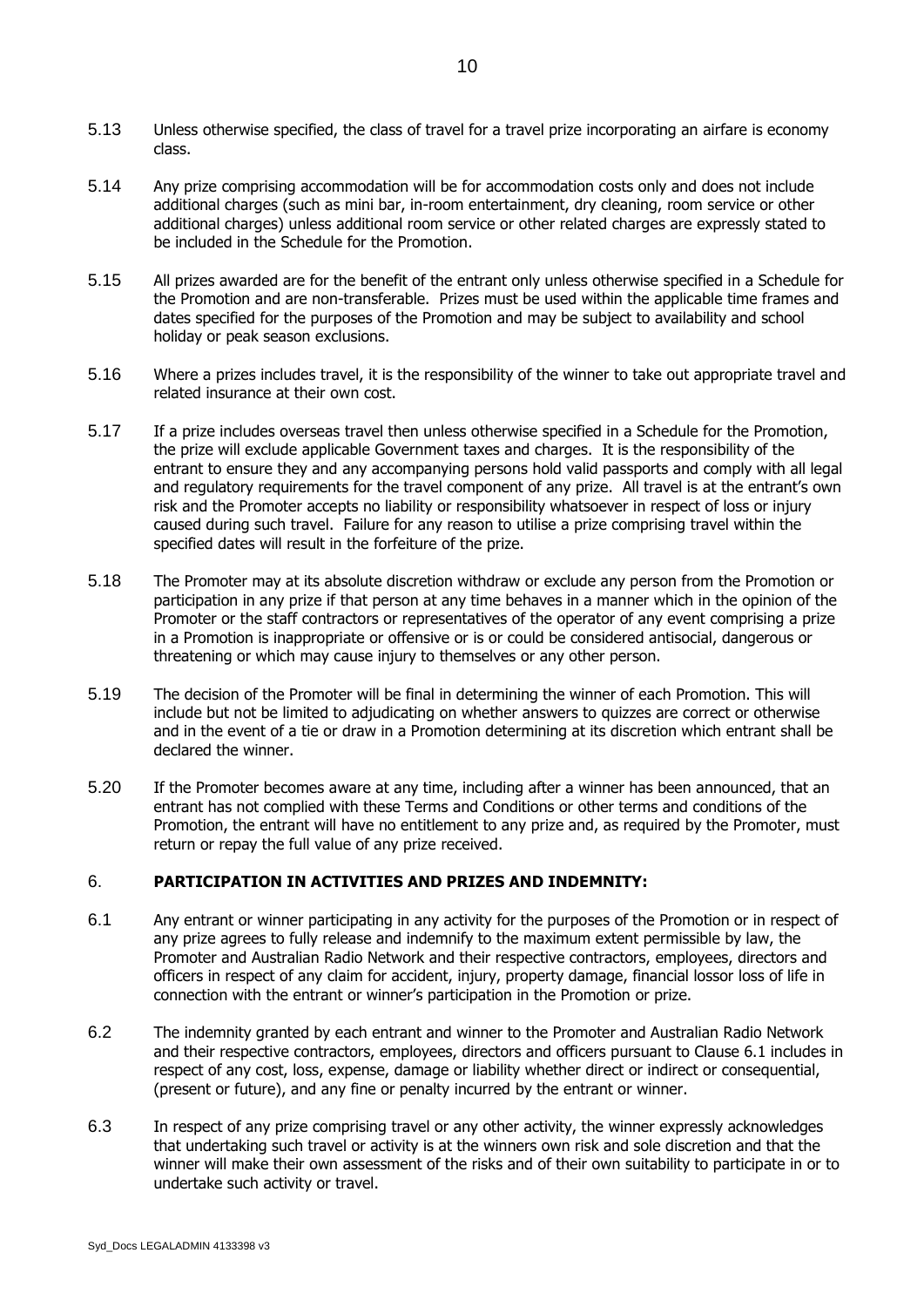- 6.4 Each entrant and winner may at the discretion of the Promoter be required to execute a Deed of Indemnity & Release prior to their participation in a Promotion or prize in a form determined by the Promoter. The Promoter may deem an entrant ineligible to participate in a Promotion or ineligible to win a prize if they fail to provide such release or indemnity on request.
- 6.5 Winner may substitute a proxy to take part on their behalf full details of proxy will need to be provided to the promoter prior to activity commencement. Such proxy to provide a release and indemnity in accordance with clause [6.1](#page-9-0) and otherwise to be bound by the Terms and Conditions of the Promotion.
- 6.6 Where an entrant or winner is under the age of 18, their parent or guardian will be required to sign the necessary indemnity and consent forms in order for the entrant to participate in the Promotion or prize.

## 7. **PRIZE COLLECTION:**

- 7.1 Prizes must be claimed in person unless the winner is advised otherwise by the Promoter. The winner will be required to provide photographic identification for the purposes of collecting the prize. The collection of prizes is the sole responsibility of the winner.
- 7.2 For cash prizes, photographic identification must be provided in person at least 5 business days in advance of the intended pick up date to enable cheques to be drawn. Photographic identification will also be required when collecting the prize.
- 7.3 Lost cheques will only be reissued within 6 months of their original issue date and only once.
- 7.4 A copy of the Terms and Conditions and/or a signed receipt and acknowledgement must be signed and endorsed by any winner to indicate his/her understanding and acceptance of these terms.
- 7.5 Prizes will only be awarded following winner validation and verification. The determination of the Promoter or such judges as are nominated by the Promoter are final and no correspondence will be entered into.
- 7.6 If a prize is mailed to an entrant by the Promoter the Promoter shall not be responsible for any replacement or compensation if the prize is lost or is delayed so that for example tickets arrive after their scheduled event. It is at the sole discretion of the Promoter whether or not to mail any prize.
- 7.7 If an entrant or winner is not successfully contacted in a telephone call or attempted telephone call by the Promoter in relation to participation or entry in the Promotion (including where someone who is not the entrants answers the telephone on the entrant's behalf), that entrant may be disqualified and a replacement entrant or winner (whichever is applicable) selected by the Promoter.
- 7.8 Regardless of whether an entrant or winner is contacted or contact is attempted by the Promoter, if that winner does not claim their prize by the specified time, the Promoter reserves the right to void that entry and/or select another winner.

# 8. **PUBLICITY:**

- 8.1 Each entrant consents to the content of their entry and any telephone entries or other call with the Promoter being recorded, broadcast and published online by the Promoter without payment.
- 8.2 If an entrant submits a photograph as part of a Promotion the entrant consents and hereby grants to the Promoter all rights necessary for the Promoter to edit and publish on its website the photograph at the Promoter's discretion and for other publicity purposes associated with the promotion of the Radio Station. The entrant warrants to the Promoter that all parties shown in the photograph have provided their consent for the purposes of the Promotion and that the photograph is in fact a photograph of the entrant where this is a requirement of the Promotion.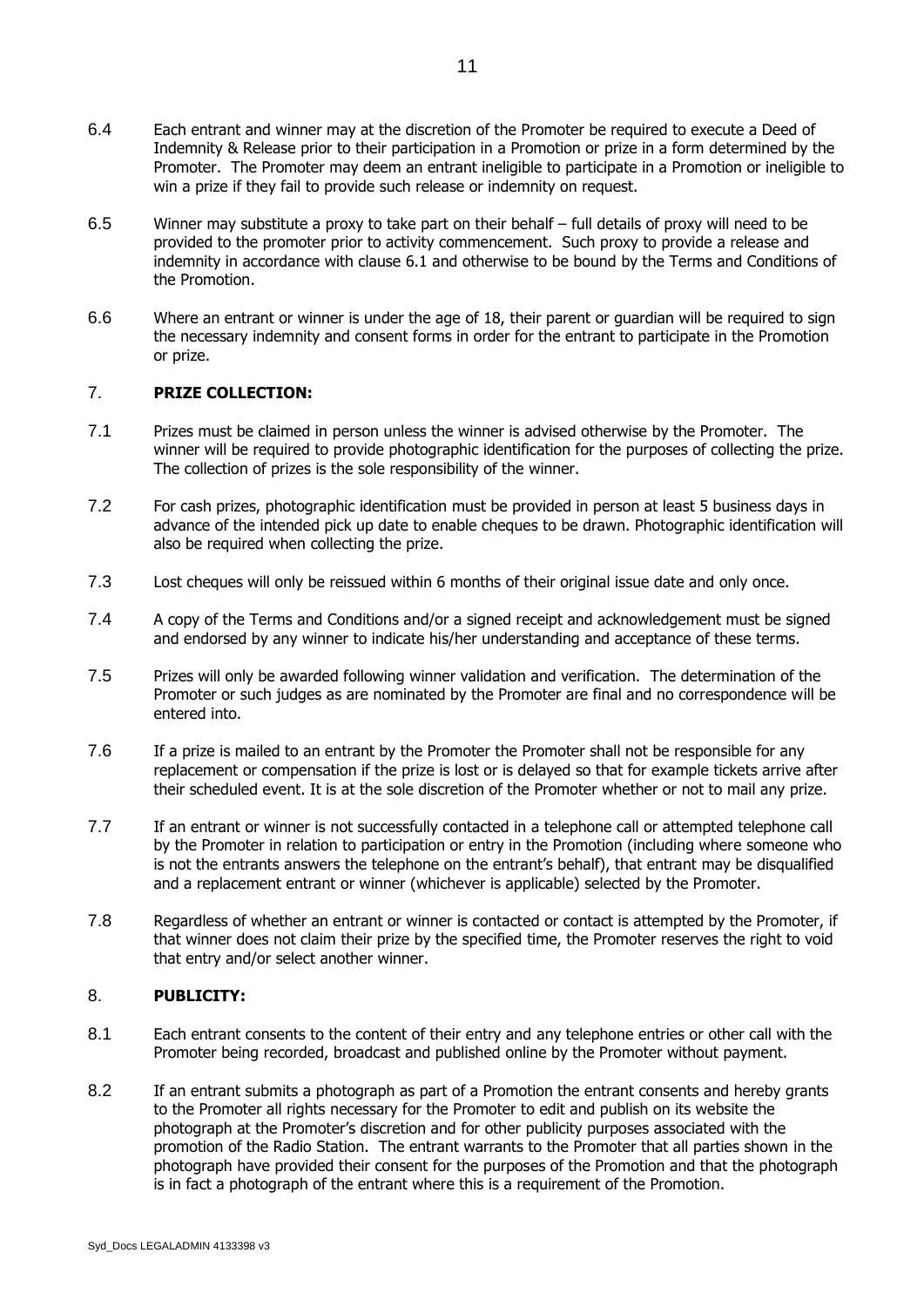8.3 Acceptance of a prize constitutes permission for the Promoter to use winner's name, suburb of residence, recording of winner's voice, photos and likeness and filming for advertising and promotional purposes by the Promoter for broadcast by radio and for use on line without compensation, unless otherwise prohibited by law. The winners name will NOT be used or listed in any other form of media without the explicit and written permission of the winner.

#### 9. **EXCLUSION OF LIABILITY:**

- 9.1 The Promoter takes no responsibility for the loss of prizes due to incorrect or imprecise delivery details provided by an entrant.
- 9.2 The Promoter makes no representations or warranties as to the quality, suitability or merchantability of any goods or services offered as prizes.
- 9.3 To the extent permitted by law, the Promoter is not liable for any loss suffered or sustained to personal property and including, but not limited to consequential (including economic) loss by reason of any act or omission, deliberate or negligent, by the Promoter, or its servants or agents, in connection with the arrangement for supply, or the supply, of any goods or services by any person to the prize winner(s) and, where applicable, to any persons accompanying the winners.
- 9.4 A winner (or his or her guests, parent or guardian as appropriate) may be required to sign and return any liability release provided by the Promoter and/or its contractors as a condition of the prize being awarded. Failure to return the signed releases and indemnities will result in the entitlement to the prize being forfeited and the selection of another winner.

#### 10. **OWNERSHIP OF ENTRIES:**

10.1 All entries (whether in written, audio or visual form, or a combination of those) become and remain the property of the Promoter (subject to the limits contained in the Privacy Statement).

#### 11. **DISQUALIFICATION:**

- 11.1 The Promoter is not responsible for lost, interrupted communications or unavailable network server or other connections, failed telephone, mid-delivery or computer transmissions or other errors of any kind, whether human, mechanical or electronic.
- 11.2 The Promoter assumes no responsibility for any error, defect, delay, theft or unauthorised access to or alternation of entries. Subject to any written directions given under the applicable law, if for any reason, the Promotion is not capable of operating as planned, including infection by computer viruses, tampering, unauthorised intervention, fraud or any other causes beyond the control of the Promoter which corrupts or affects the administration, security, fairness, or proper conduct of the Promotion, then the Promoter reserves the right, at its sole discretion, to cancel, terminate, modify or suspend the Promotion.
- 11.3 The Promoter reserves the right, in its sole discretion, to disqualify any individual for:
	- (a) tampering with the entry process, including exceeding any limitation on the numbers of entries, or any other process as determined by the Promoter that in any way affects the fairness of the promotion;
	- (b) tampering with the operation of the Promotion or any web site of the Promoter or associated with the Promotions;
	- (c) acting in violation of these Terms and Conditions; or
	- (d) acting in an unsportsmanlike or disruptive manner.